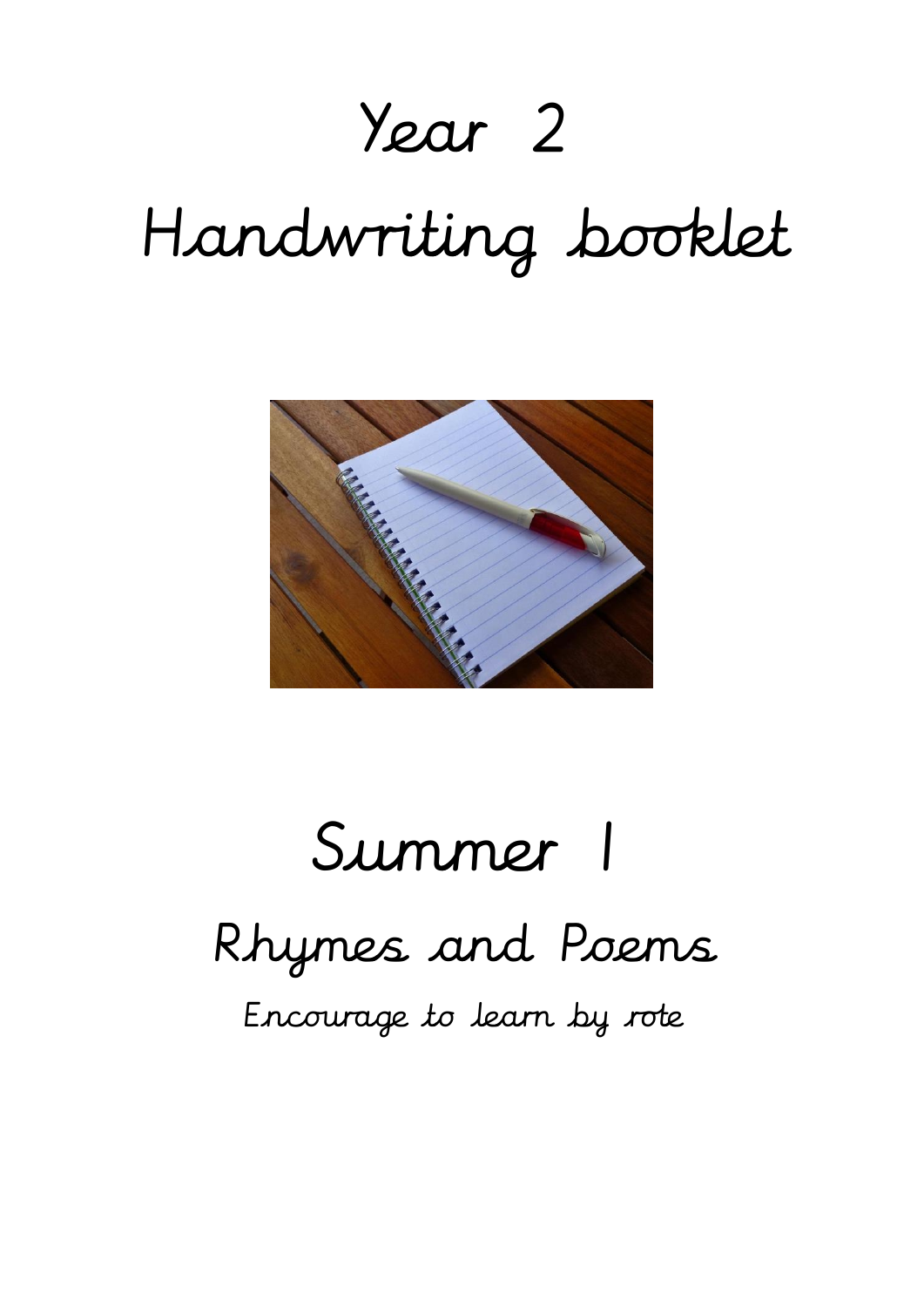Week | Summer | At school

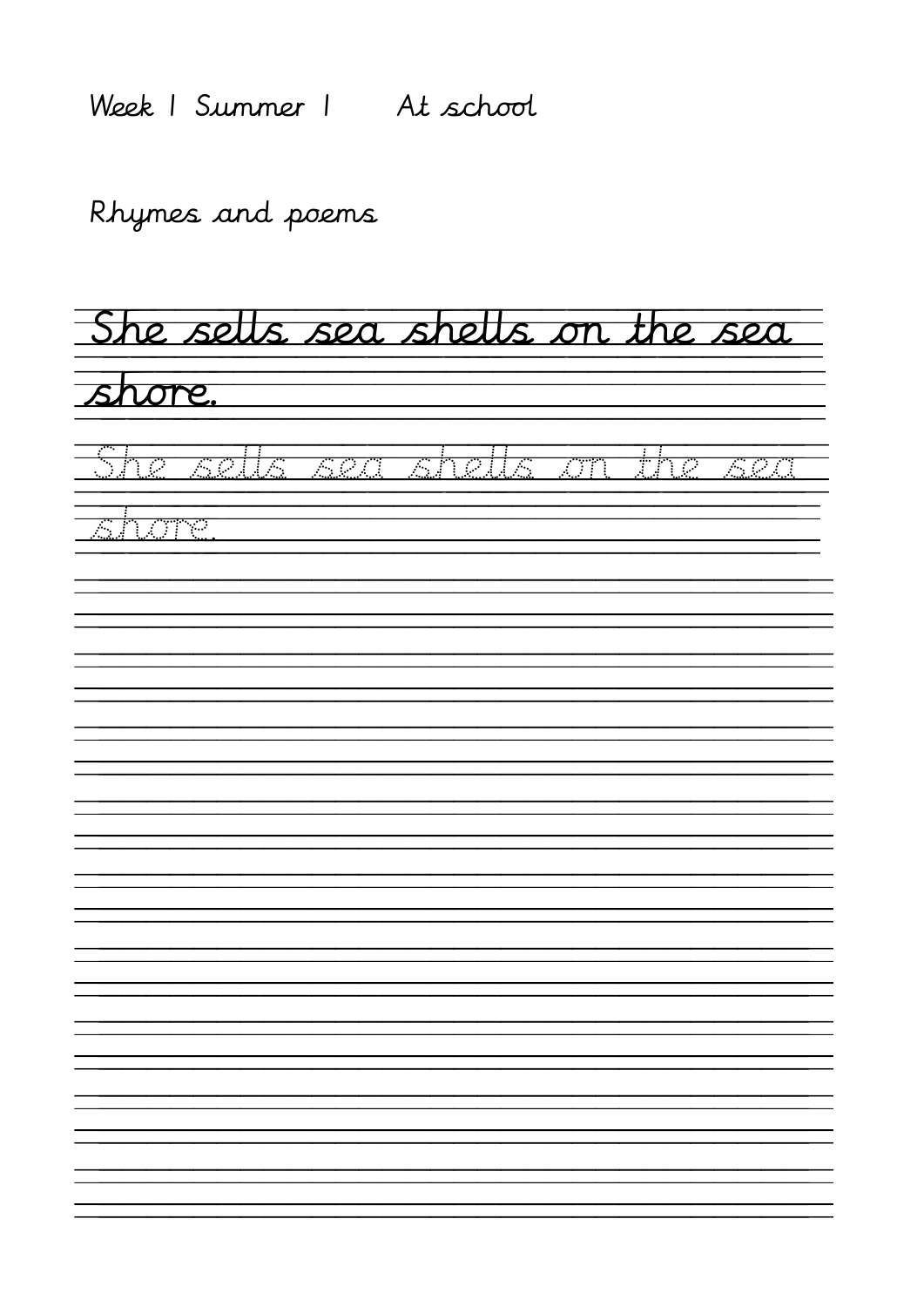Week 1 Summer 1 At home

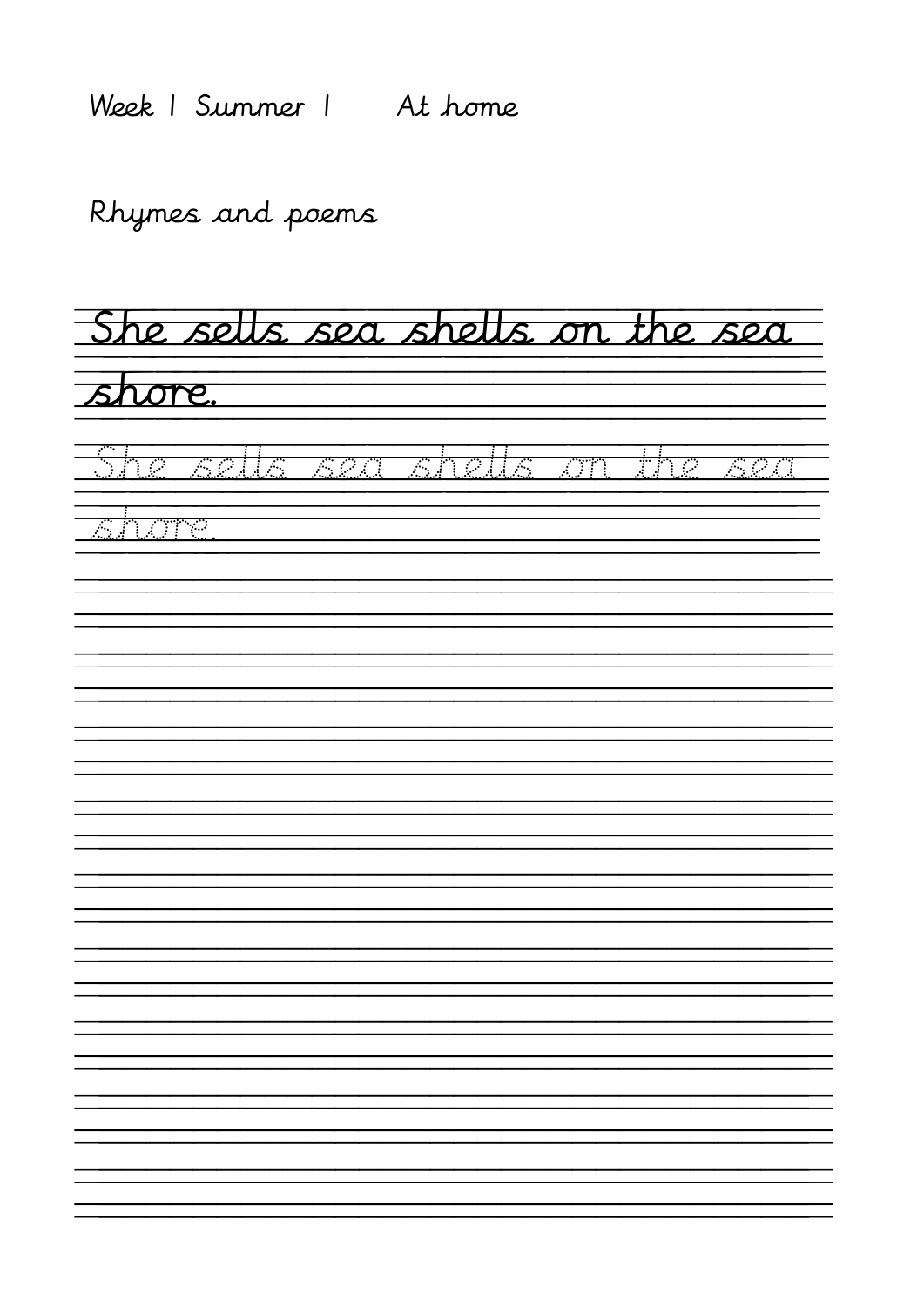Week 2 Summer 1 At school

The big bug bit the little beetle but the little beetle bit the big bug back. The big bug bit the little beetle <u>but the little beetle bit the big </u> bug back.  $\frac{1}{\sqrt{2}}$   $\frac{1}{\sqrt{2}}$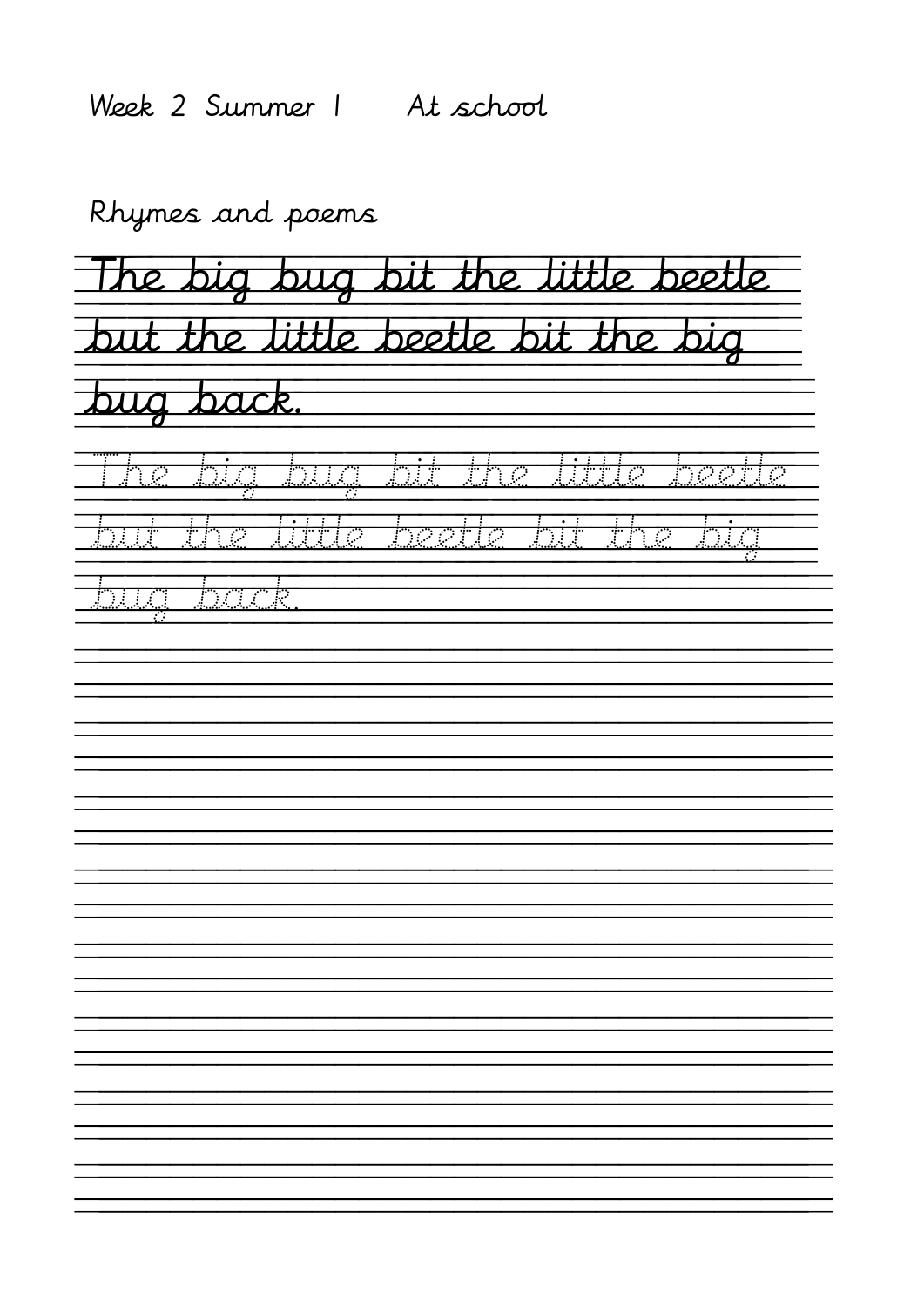Week 2 Summer 1 At home

The big bug bit the little beetle but the little beetle bit the big bug back. The big bug bit the little beetle <u>but the little beetle bit the big </u> bug back.  $\frac{1}{\sqrt{2}}$   $\frac{1}{\sqrt{2}}$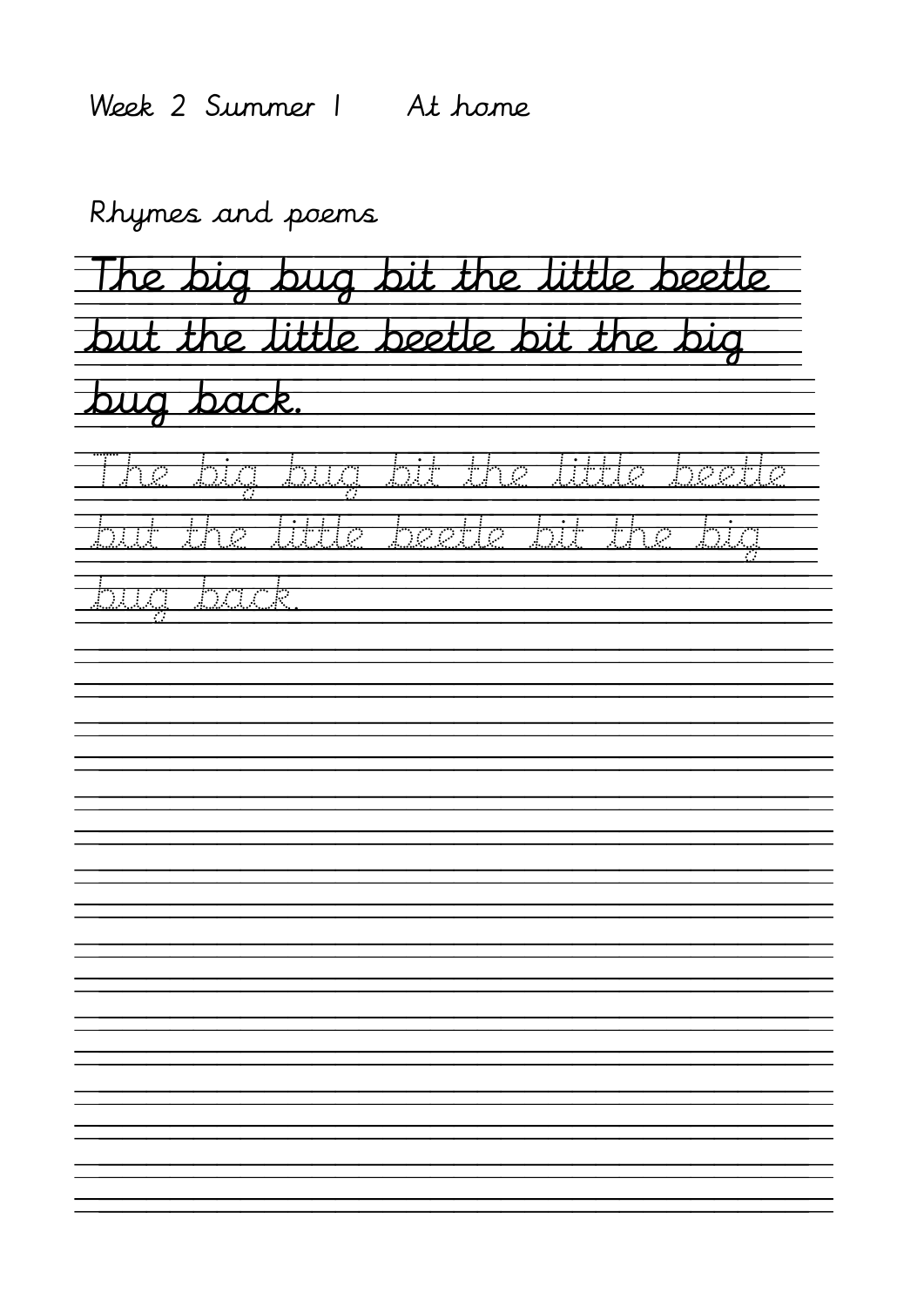Week 3 Summer 1 At school

Rhymes and poems Fuzzy wuzzy was a bear. Fuzzy Wuzzy had no hair. Fuzzy Wuzzy wasn't very fuzzy, was he? Fuzzy wuzzy was a bear. <u>wzzy Wwzzy had no hair</u> Fuzzy Wuzzy wasn't very fuzzy, was he?  $\equiv$  $\frac{1}{\sqrt{2}}$   $\overline{\phantom{a}}$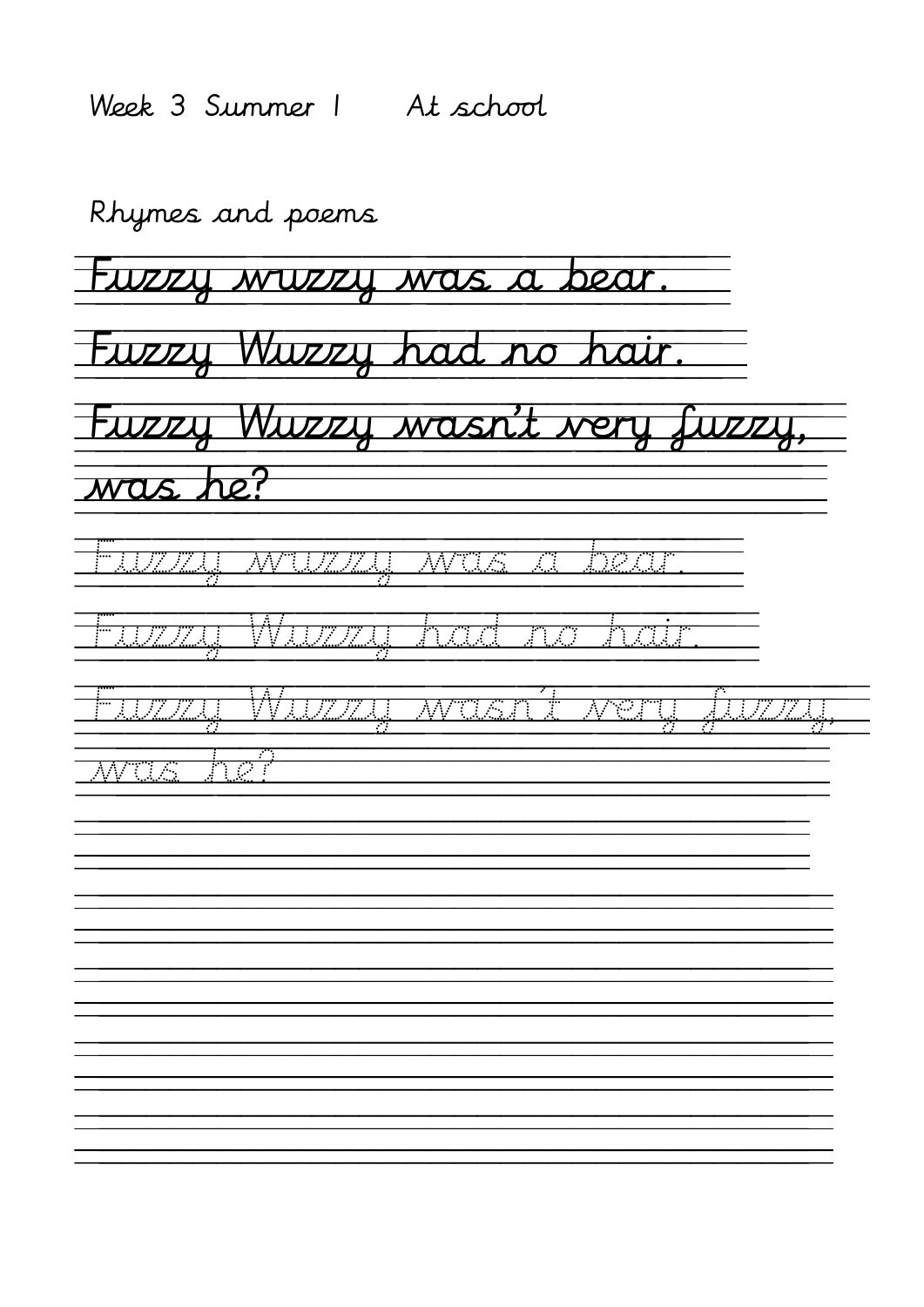Week 3 Summer 1 At home

Rhymes and poems Fuzzy wuzzy was a bear. Fuzzy Wuzzy had no hair. Fuzzy Wuzzy wasn't very fuzzy, was he?

 $\equiv$ 

 $\frac{1}{\sqrt{2}}$ 

 $\overline{\phantom{a}}$ 

Fuzzy wuzzy was a bear.

<u>wzzy Wwzzy had no hair</u>

Fuzzy Wuzzy wasn't very fuzzy, was he?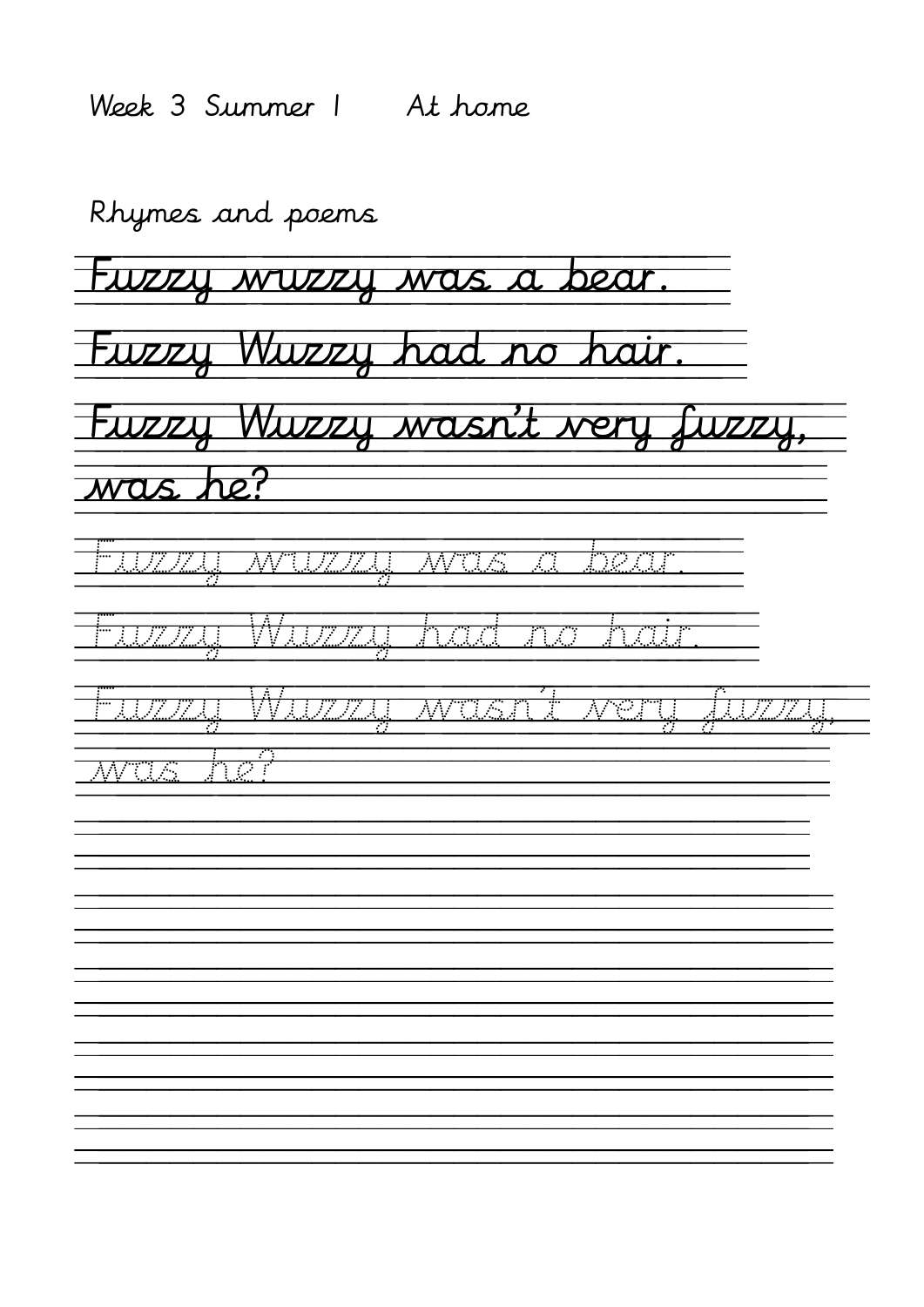Week 4 Summer 1 At school

If two witches were watching two witches, which witch would watch which watch? two witches were watc two witches, which witch would watch which watch?  $\frac{1}{\sqrt{2}}$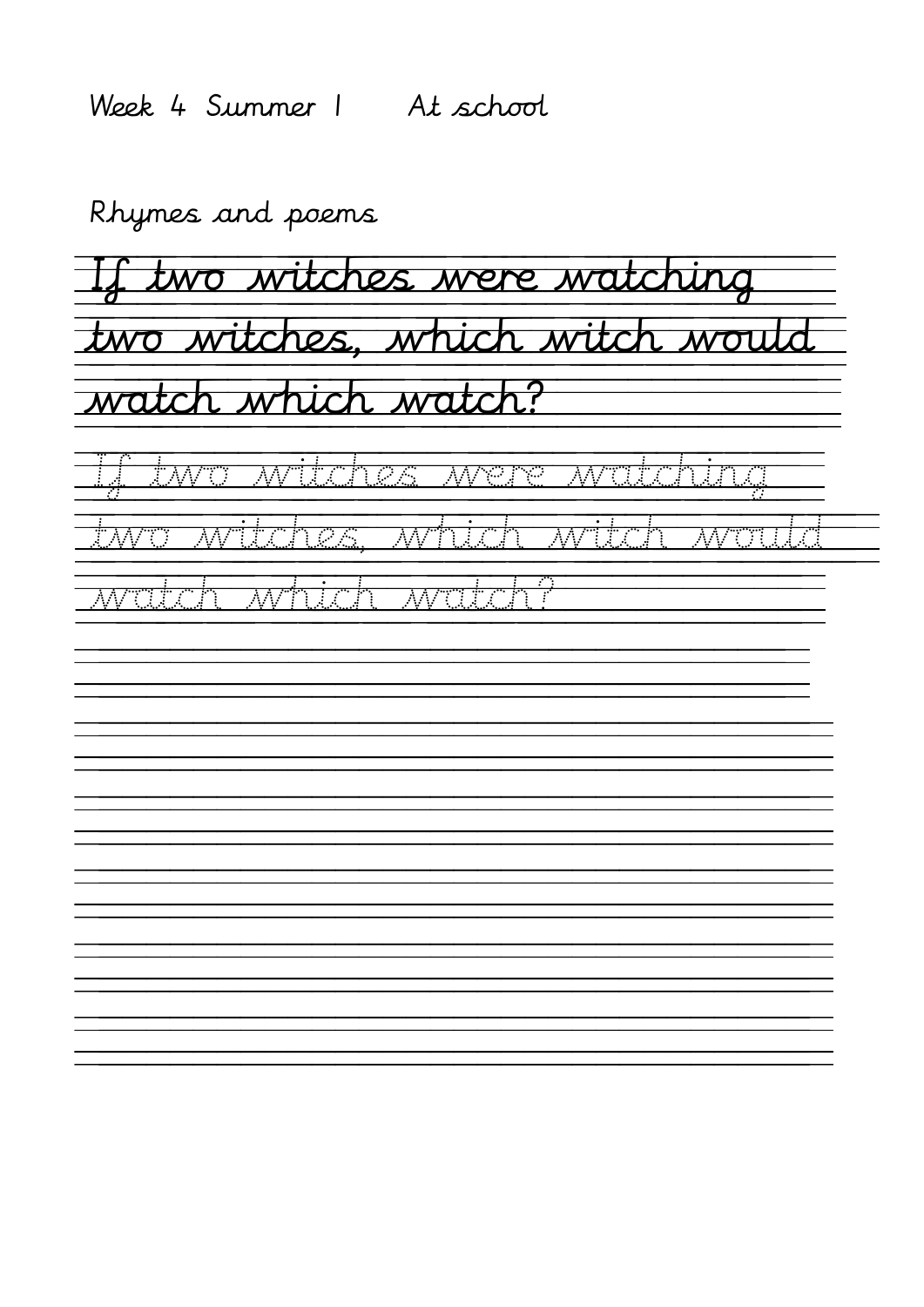Week 4 Summer 1 At home

If two witches were watching two witches, which witch would watch which watch? two witches were wat two witches, which witch would watch which watch?  $\frac{1}{\sqrt{2}}$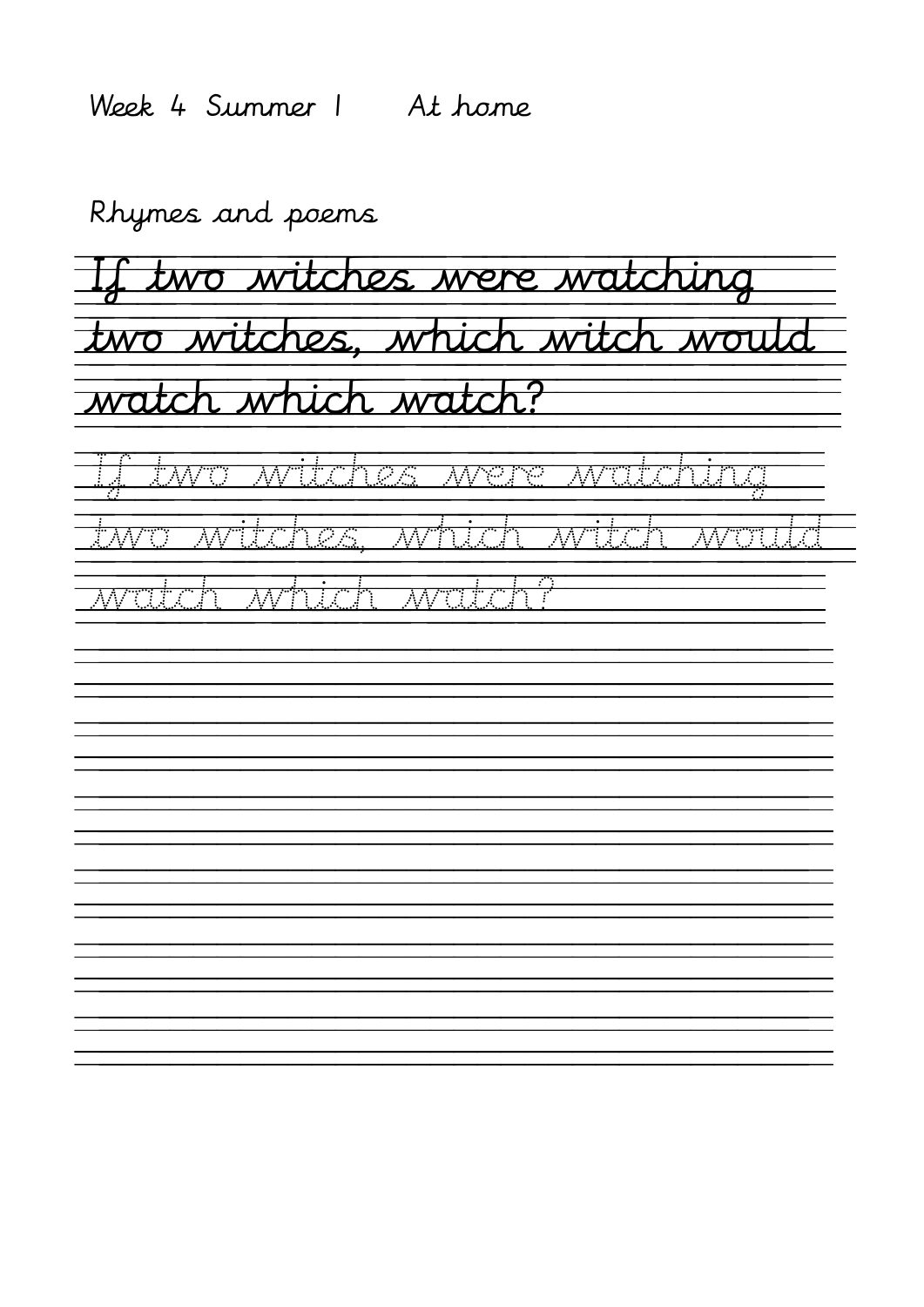Week 5 Summer 1 At school

Rhymes and poems Thirty days hath September, <u>April, June and November. </u> All the rest have thirty – one, Except for February alone, Which only has twenty-eight days clear, But twentu-nine in each leap uear  $\frac{1}{\sqrt{2}}$  $\frac{1}{\sqrt{2}}$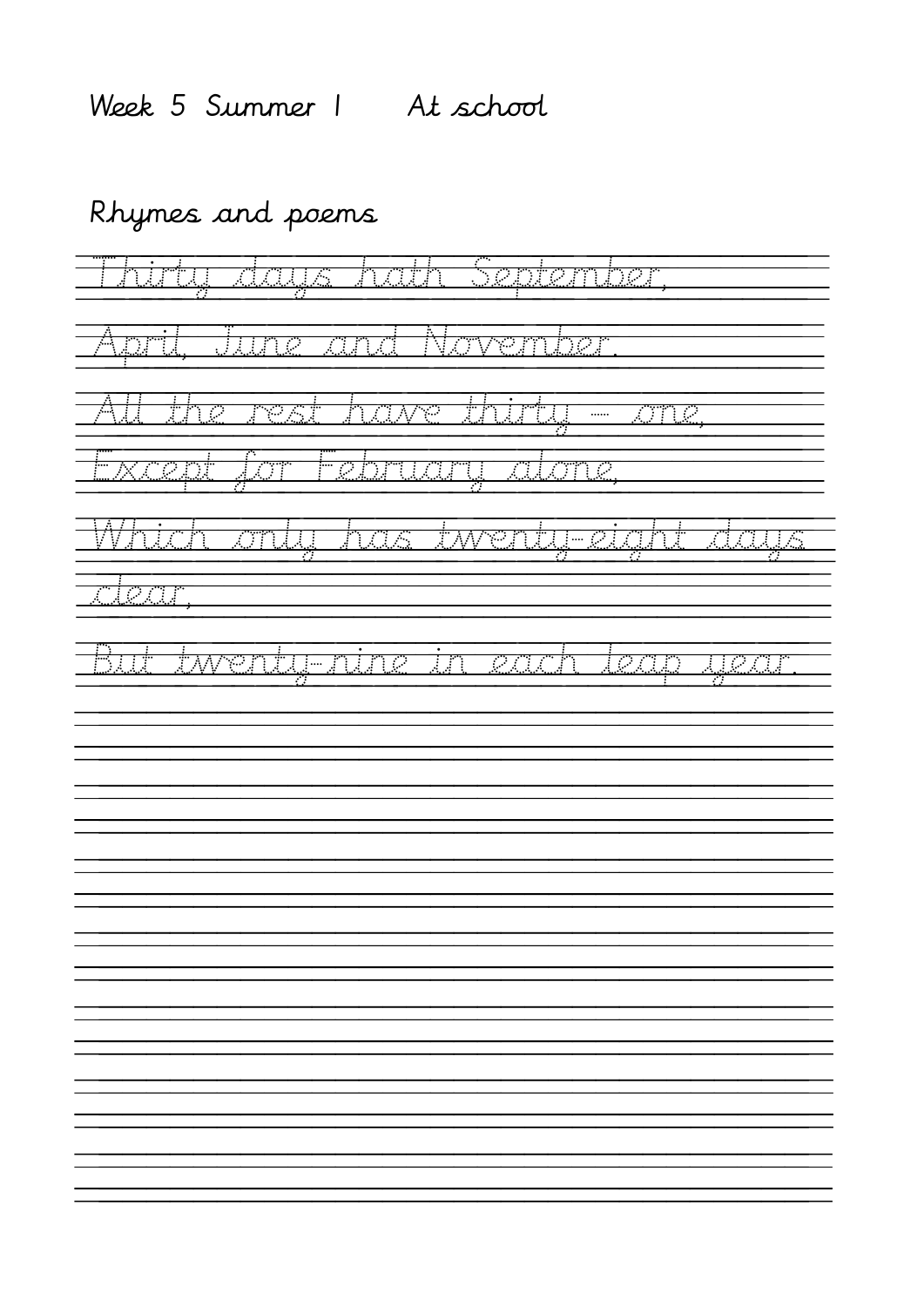Week 5 Summer 1 At home

Rhymes and poems Thirty days hath September, <u>April, June and November. </u> All the rest have thirty – one, Except for February alone, Which only has twenty-eight days clear, <u>but twentu-nine in each leap year</u>  $\frac{1}{\sqrt{2}}$  $\frac{1}{\sqrt{2}}$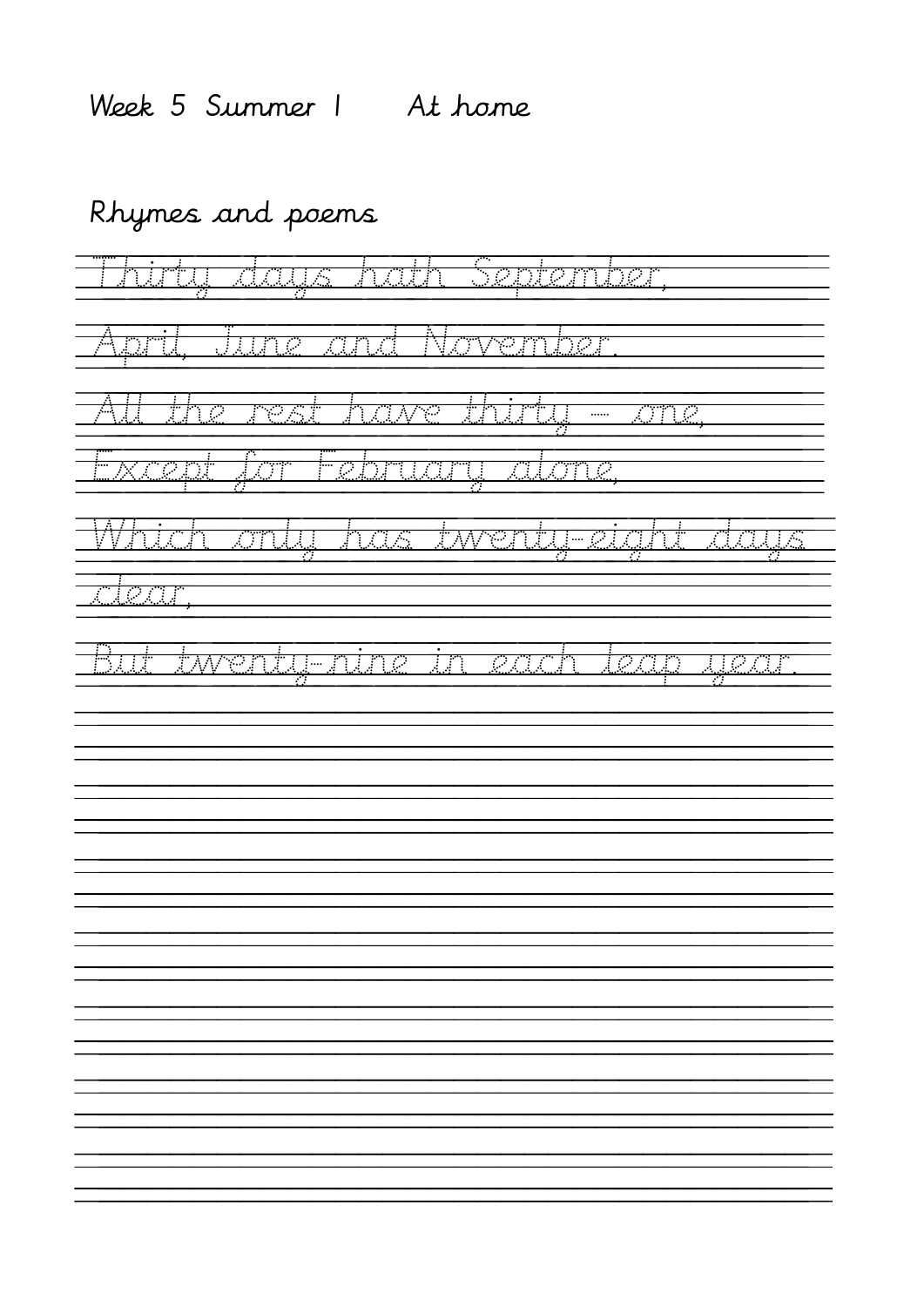## Year 2

# Handwriting booklet



# Summer 2 Spelling patterns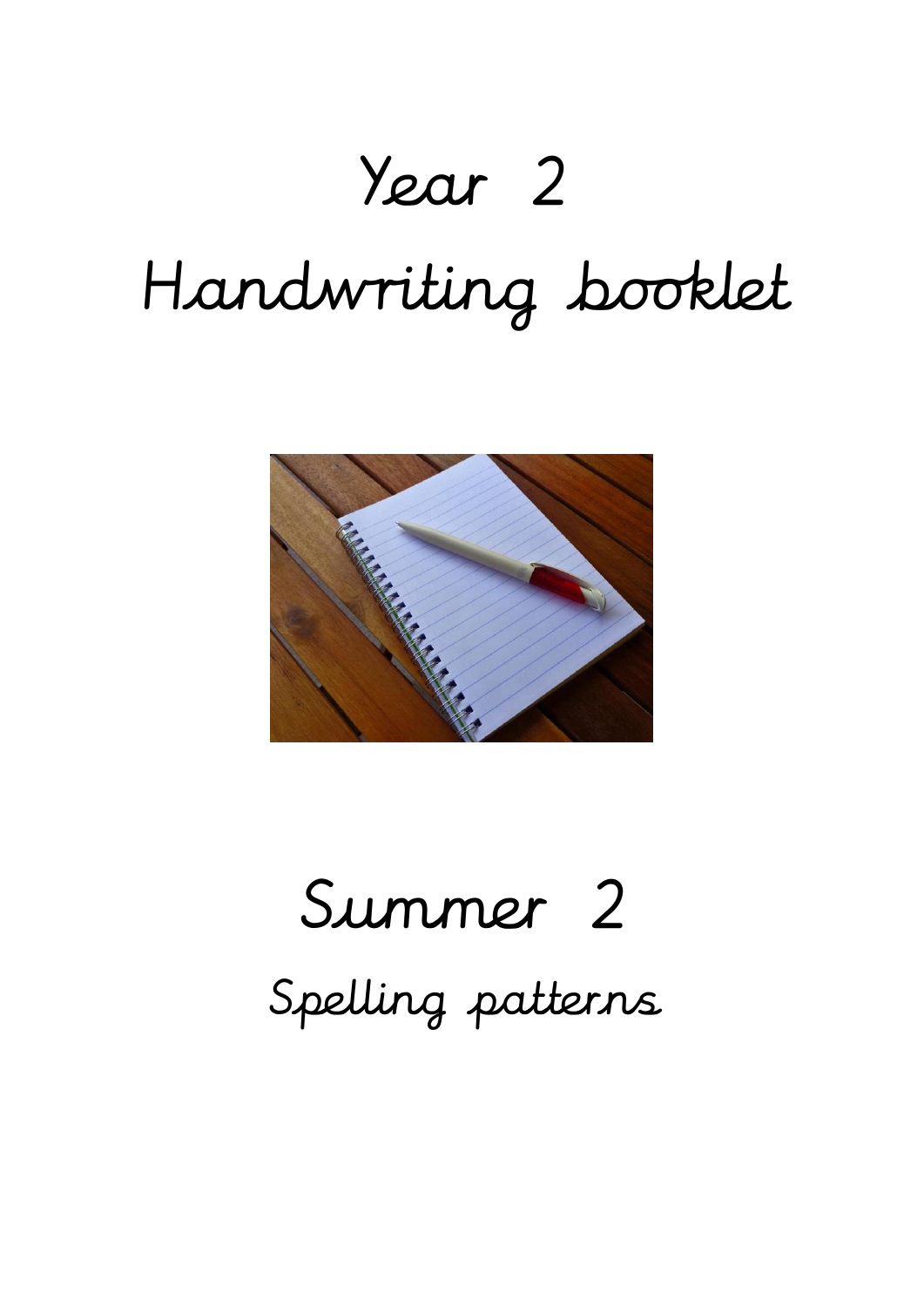#### Week 1 Summer 2 At school

The j sound as in ge and dge at the end of words, and sometimes spelt as g in words before e, I and y.

tata edge bridge dodge fudge badge edge bridge <u>dodge i</u> fudge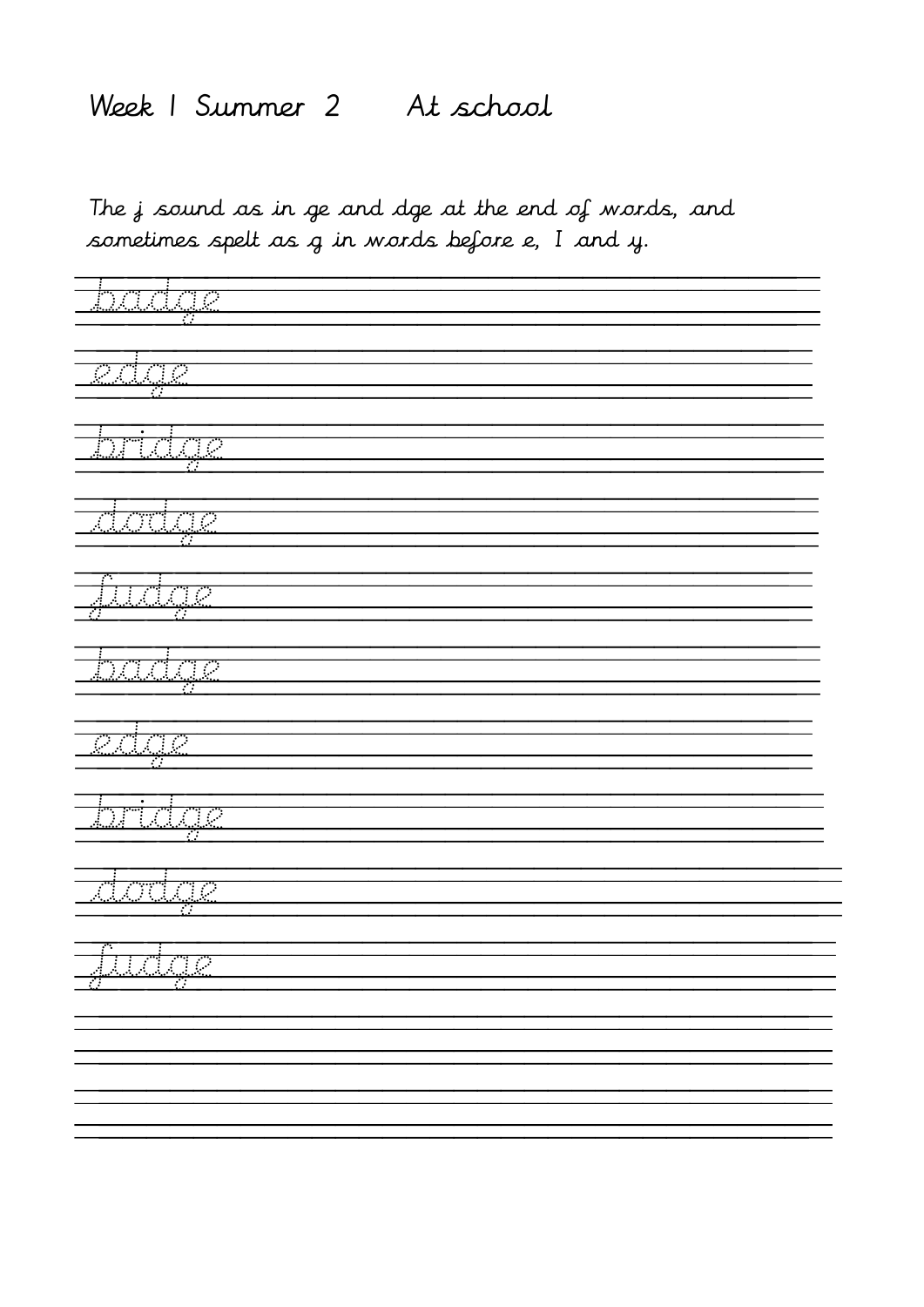#### Week 1 Summer 2 At home

The j sound as in ge and dge at the end of words, and sometimes spelt as g in words before e, I and y.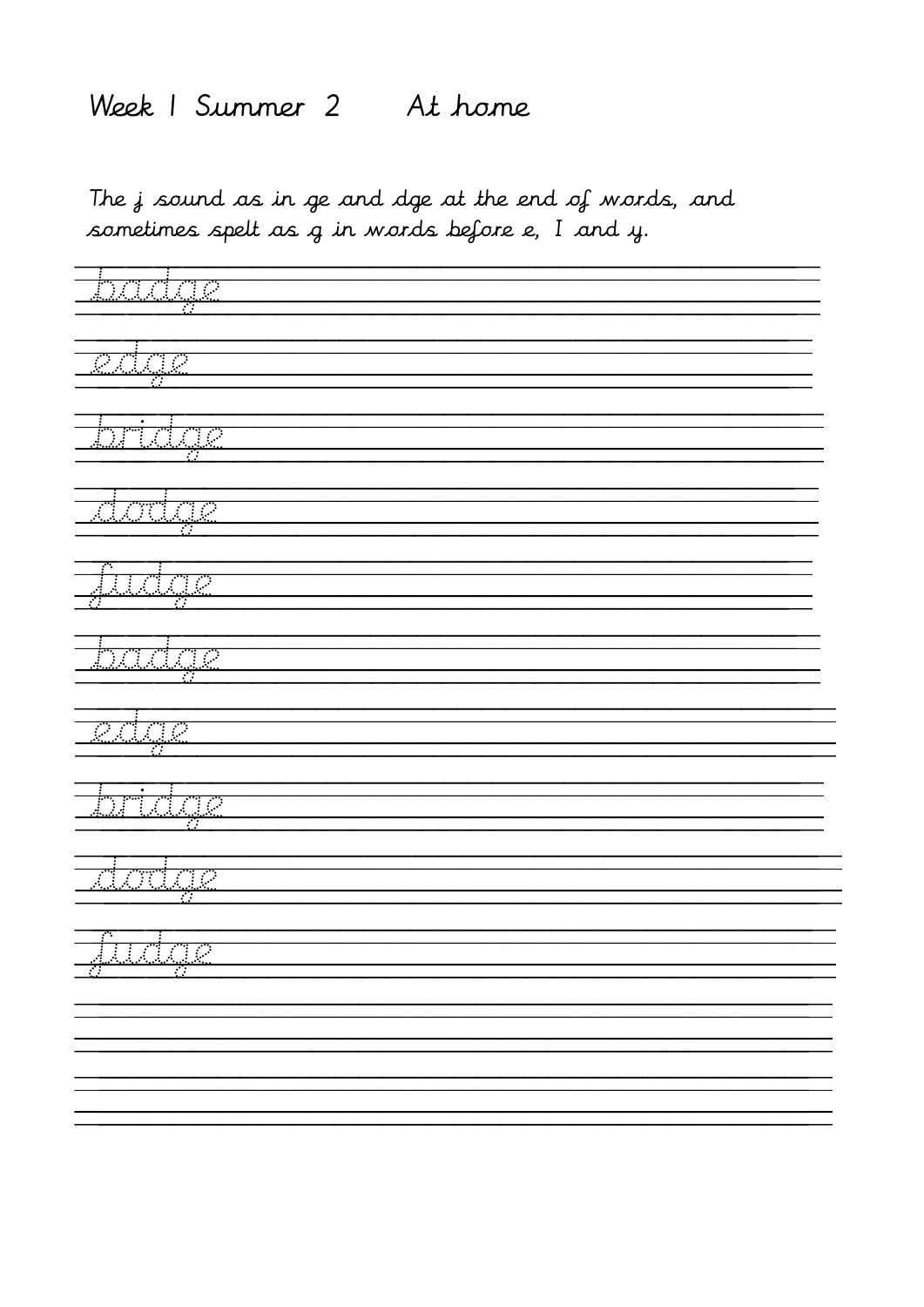#### Week 2 Summer 2 At school

The j sound as in ge and dge at the end of words, and sometimes spelt as g in words before e, I and y.

| <u>gem</u>                 |  |
|----------------------------|--|
| $\sqrt{2}$                 |  |
| <u>magiz</u>               |  |
| <u>giroffe</u>             |  |
|                            |  |
| <u>energul</u>             |  |
| <del>jacket</del><br>77    |  |
| <u>kilem</u><br>苙          |  |
| atant<br>77                |  |
| maar                       |  |
| airale<br><u>रत</u>        |  |
| <u>anartuu</u><br>रही होते |  |
| <u>iacket</u>              |  |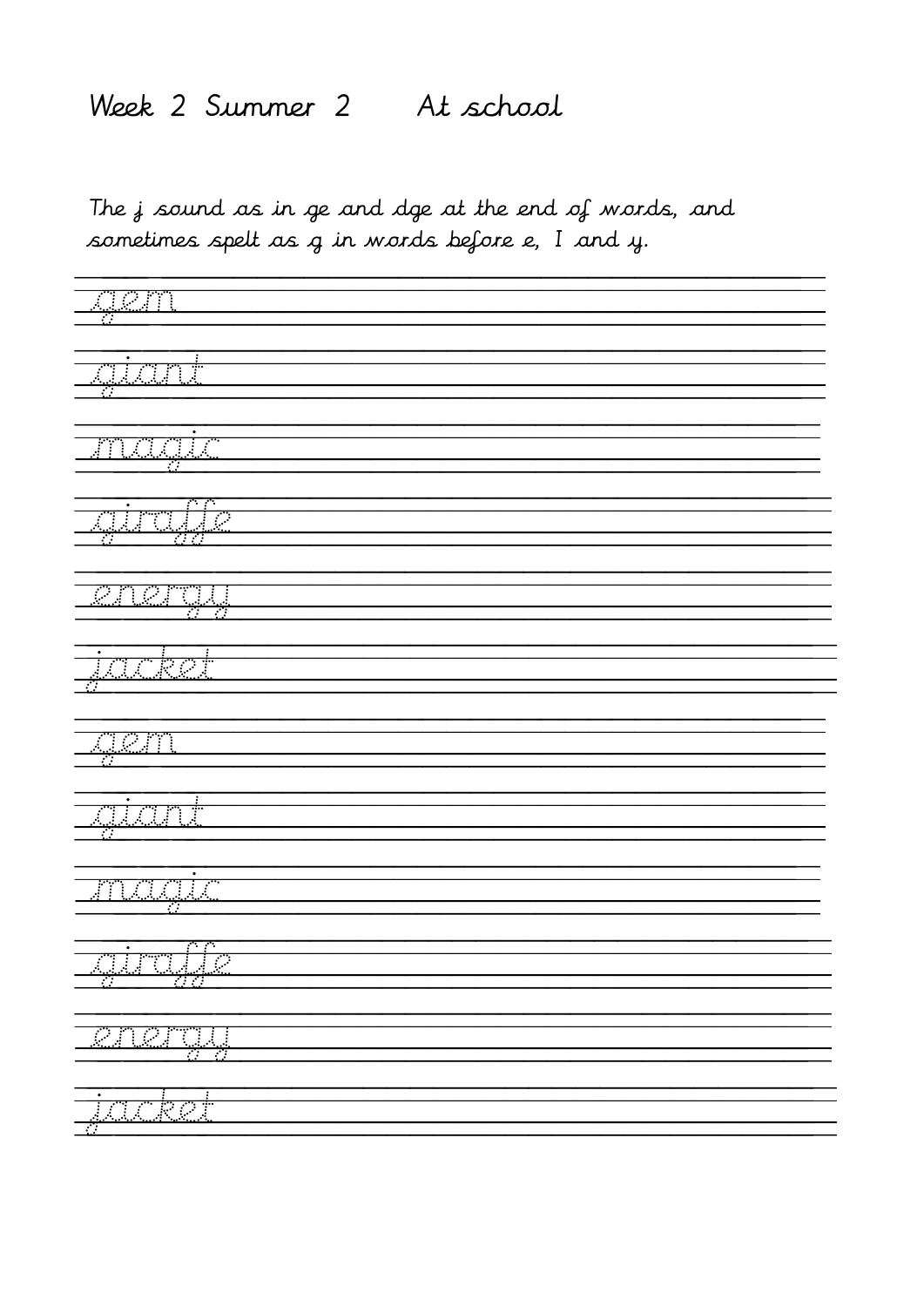#### Week 2 Summer 2 At home

The j sound as in ge and dge at the end of words, and sometimes spelt as g in words before e, I and y.

| <u>gem</u>                                                                                                                                      |
|-------------------------------------------------------------------------------------------------------------------------------------------------|
| $\overline{q\overline{i}a\overline{n}}$                                                                                                         |
| $\bullet$<br><u>maala</u>                                                                                                                       |
| 73                                                                                                                                              |
| <u>giroße</u>                                                                                                                                   |
| <u>energy</u>                                                                                                                                   |
| <u>iazket</u><br>77                                                                                                                             |
| klem                                                                                                                                            |
| xuxund                                                                                                                                          |
| 7 F                                                                                                                                             |
| <u>maau</u><br>a C                                                                                                                              |
| airule<br>$\overline{C}$<br><u> 1979 - 1989 - 1989 - 1989 - 1989 - 1989 - 1989 - 1989 - 1989 - 1989 - 1989 - 1989 - 1989 - 1989 - 1989 - 19</u> |
| <u>anartuu</u><br>रा रा                                                                                                                         |
| $\vdots$<br><u>taankat</u>                                                                                                                      |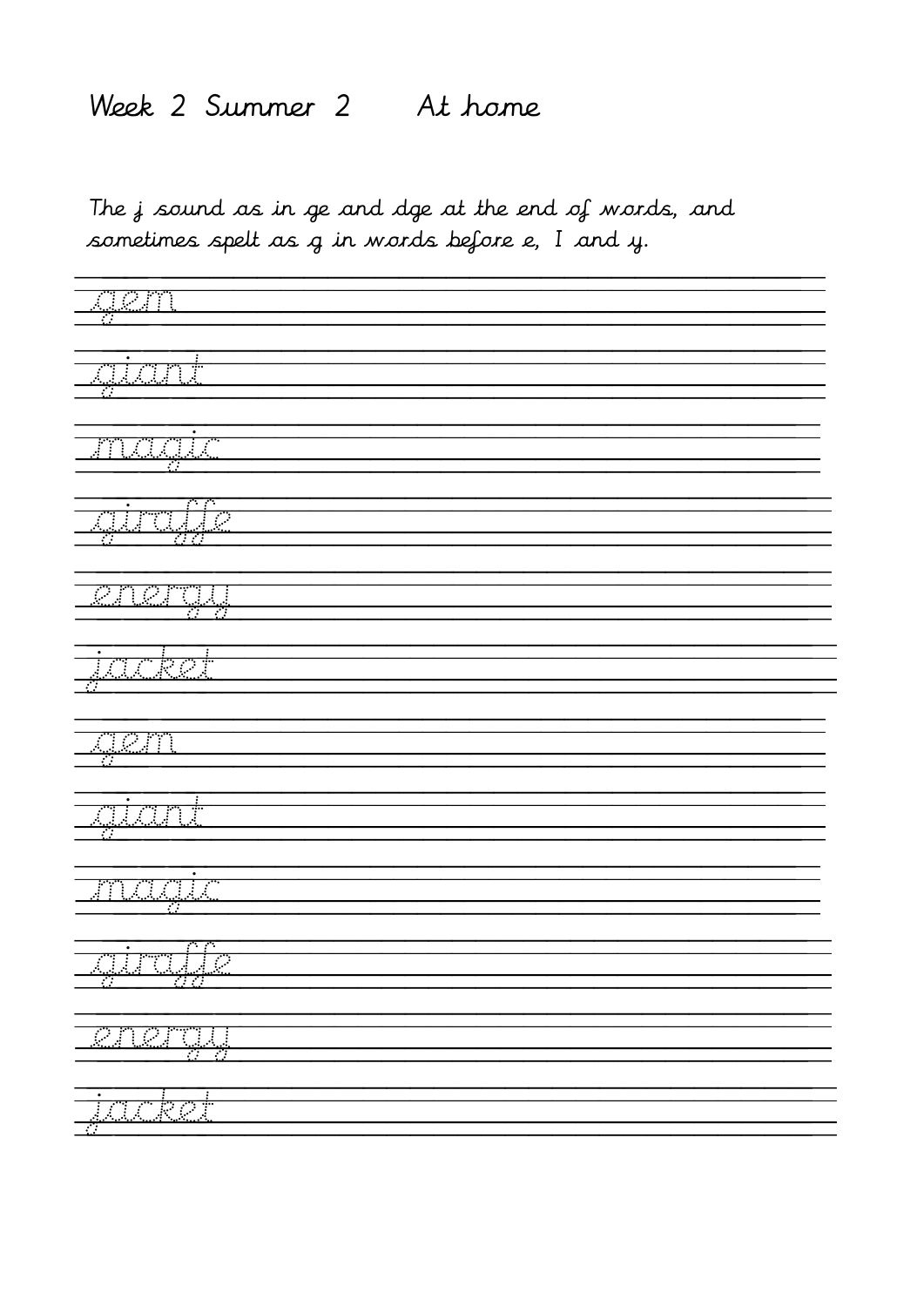#### Week 3 Summer 2 At school

#### The s sound spelt c before e, I and y

| ITOLOGIA                                                                                                                                                        |  |  |
|-----------------------------------------------------------------------------------------------------------------------------------------------------------------|--|--|
|                                                                                                                                                                 |  |  |
| <u>tice</u>                                                                                                                                                     |  |  |
| $\overline{\mathbb{R}\mathbb{Z}}$                                                                                                                               |  |  |
|                                                                                                                                                                 |  |  |
| $\overline{<}$ ity                                                                                                                                              |  |  |
|                                                                                                                                                                 |  |  |
| Jaraj                                                                                                                                                           |  |  |
| <u>i Tülce</u>                                                                                                                                                  |  |  |
|                                                                                                                                                                 |  |  |
| $\overline{\overline{\mathbb{R}}\mathbb{R}}$                                                                                                                    |  |  |
| <u> Tooll</u>                                                                                                                                                   |  |  |
|                                                                                                                                                                 |  |  |
| <b>City</b><br>77                                                                                                                                               |  |  |
|                                                                                                                                                                 |  |  |
| <u>Janay</u><br>$\overline{\mathbb{R}}$<br><u> 170 - 171 - 171 - 172 - 173 - 174 - 175 - 175 - 175 - 175 - 175 - 175 - 175 - 175 - 175 - 175 - 175 - 175 - </u> |  |  |
|                                                                                                                                                                 |  |  |
|                                                                                                                                                                 |  |  |
|                                                                                                                                                                 |  |  |
|                                                                                                                                                                 |  |  |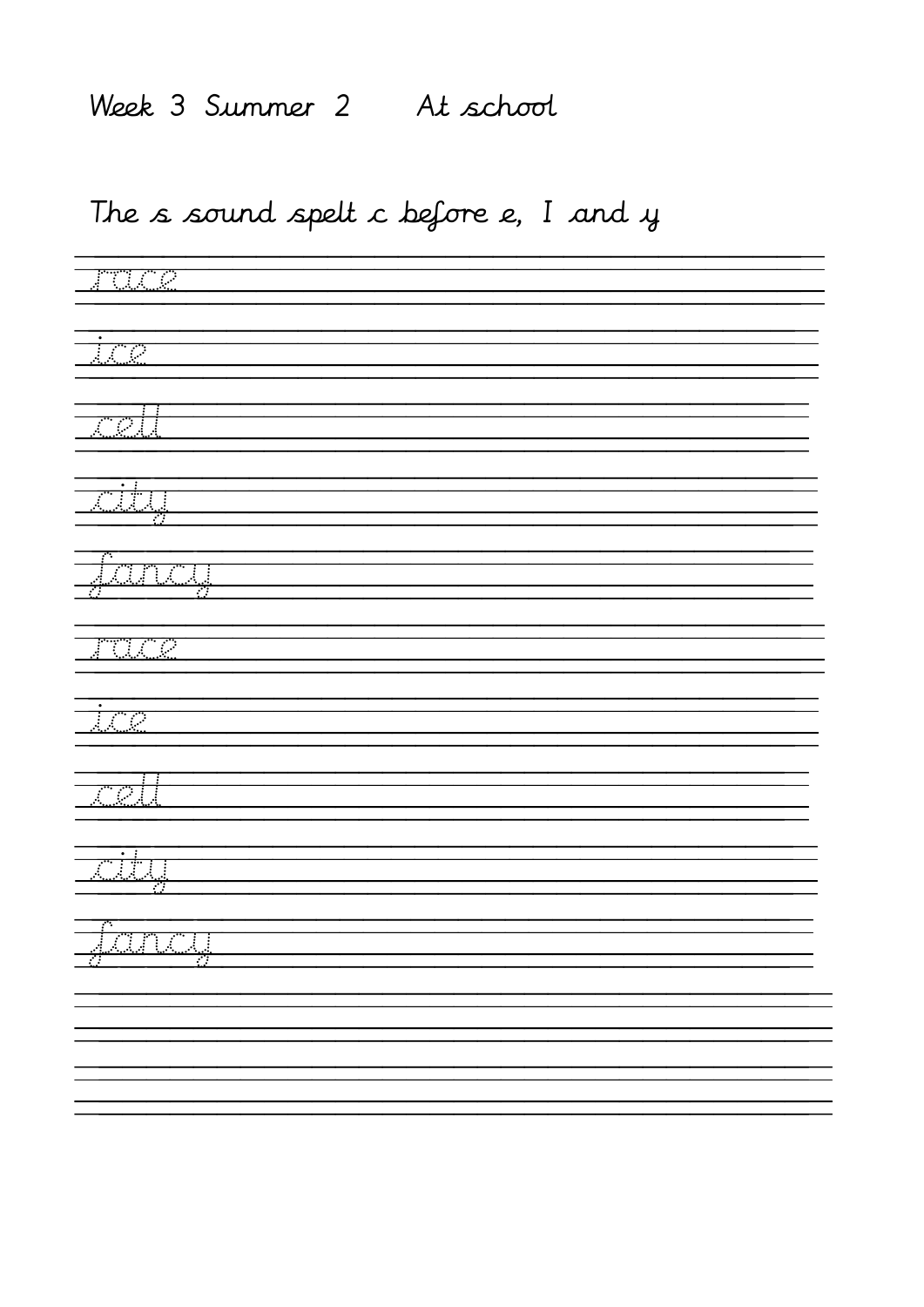#### Week 3 Summer 2 At home

#### The s sound spelt c before e, I and y

| race                                           |  |
|------------------------------------------------|--|
| <u>tice</u>                                    |  |
| <u>tadl</u>                                    |  |
|                                                |  |
| $\overline{\mathcal{L}}$                       |  |
| <u>Janay</u>                                   |  |
| <u>ITOLOGI</u>                                 |  |
| $\overline{\overline{\mathcal{A}}\mathcal{L}}$ |  |
| <u> Tooll</u>                                  |  |
| <b>Readers</b><br>77                           |  |
| रा<br><u> Janai</u>                            |  |
| <u> 77</u>                                     |  |
|                                                |  |
|                                                |  |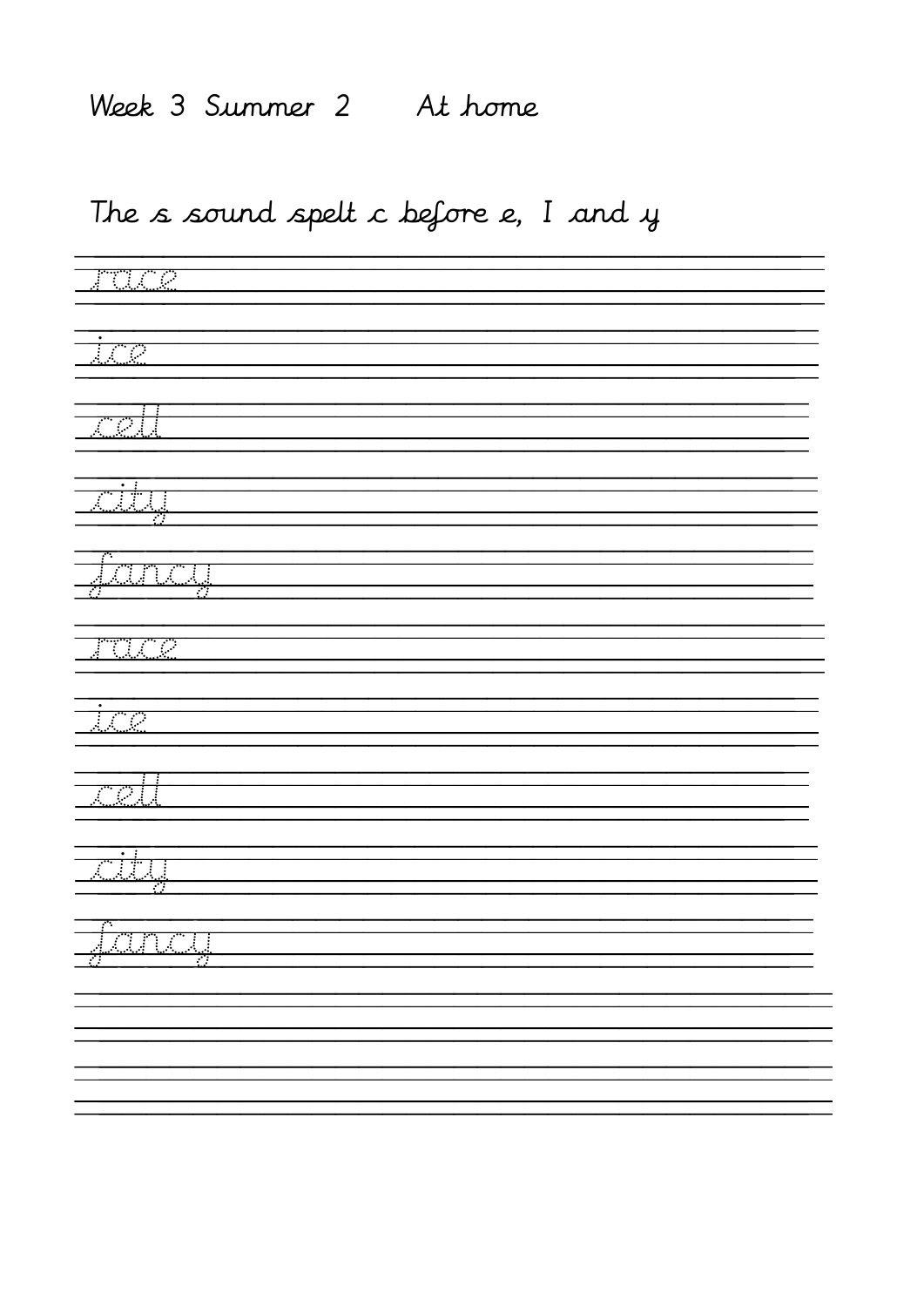#### Week 4 Summer 2 At school

The n sound spelt kn and (less often) gn at the beginning of words.

| Ŧ<br><u>knotk</u>                |  |  |
|----------------------------------|--|--|
| ÷<br><i>know</i>                 |  |  |
| <u>knee</u>                      |  |  |
| $\vdots$<br><u>kunkat</u>        |  |  |
| <b>SALE</b><br><u>anaw</u><br>77 |  |  |
| knock                            |  |  |
| <u> Tarow</u>                    |  |  |
| knee                             |  |  |
| <u>gnal</u>                      |  |  |
| 77<br><u>gnaw</u>                |  |  |
|                                  |  |  |
|                                  |  |  |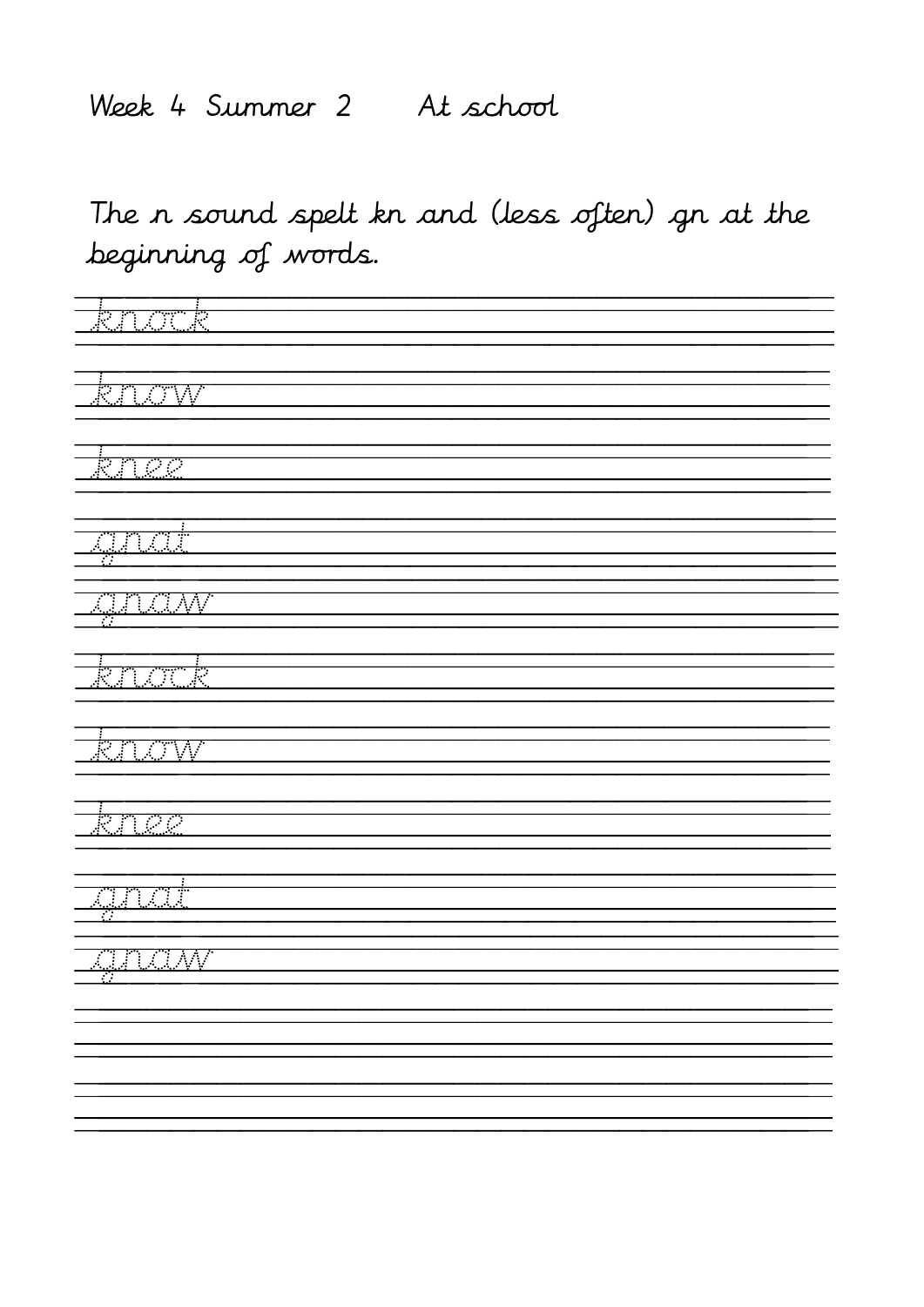#### Week 4 Summer 2 At home

The n sound spelt kn and (less often) gn at the beginning of words.

| <u>Tknook</u>                 |  |  |
|-------------------------------|--|--|
| <u> Thaow</u>                 |  |  |
| knee                          |  |  |
| anat<br>77                    |  |  |
| <u>gnaw</u>                   |  |  |
| <u> İspan</u>                 |  |  |
| <u>know</u>                   |  |  |
| <u>tenee</u>                  |  |  |
| <u>anat</u><br>Ŧ,             |  |  |
| <u>zanaw</u><br>$\mathcal{L}$ |  |  |
|                               |  |  |
|                               |  |  |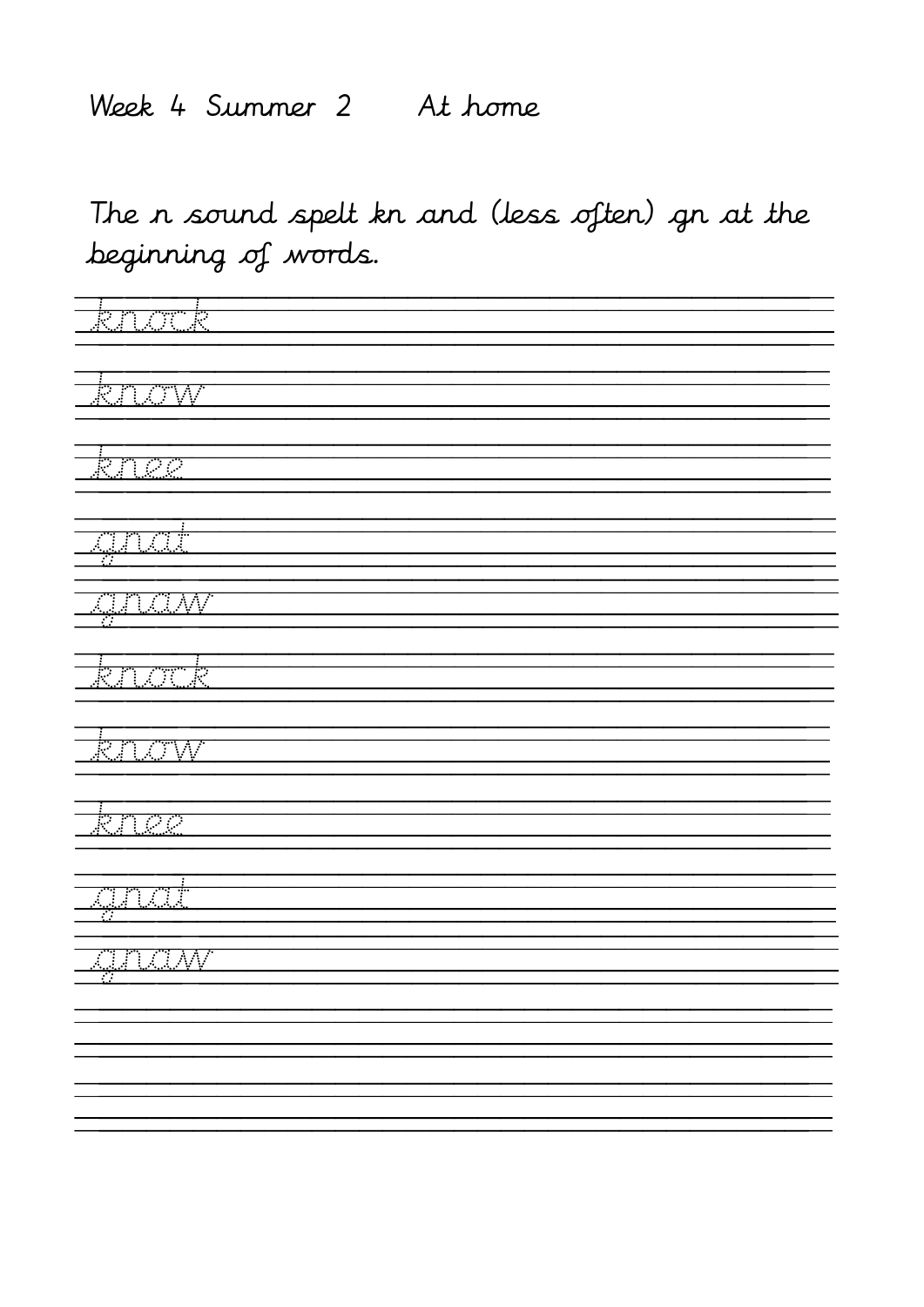#### Week 5 Summer 2 At school

### The r sound spelt wr at the beginning of words

| write              |
|--------------------|
| written            |
| <u> Wrote</u>      |
| <u> MTOTUJ</u>     |
| <u> WTCLD</u><br>÷ |
| <u>write</u>       |
| <u> Written</u>    |
| <u>whole</u>       |
| <u> WTONG</u>      |
| <u>- WTCLD</u>     |
|                    |
|                    |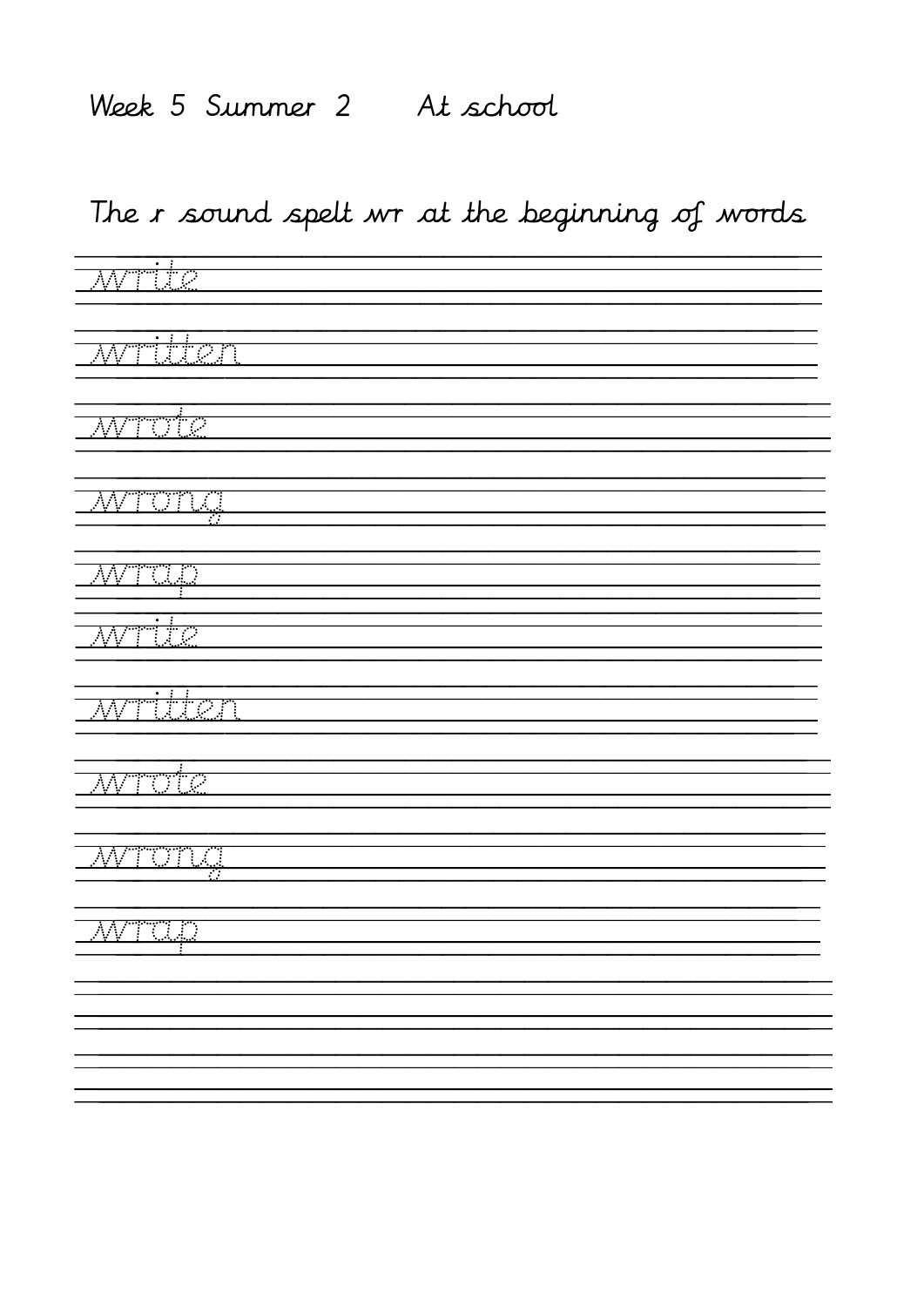#### Week 5 Summer 2 At home

### The r sound spelt wr at the beginning of words

| <u> Write</u>      |
|--------------------|
|                    |
| <u> Written</u>    |
|                    |
| <u> Wrote</u>      |
|                    |
| <u> MTONG</u>      |
| <u> WTCD</u>       |
| ÷                  |
| <u> Write</u>      |
| <u> Written</u>    |
|                    |
| <u> Witterform</u> |
|                    |
| <u> WTONG</u>      |
|                    |
| <u> WTCD</u>       |
|                    |
|                    |
|                    |
|                    |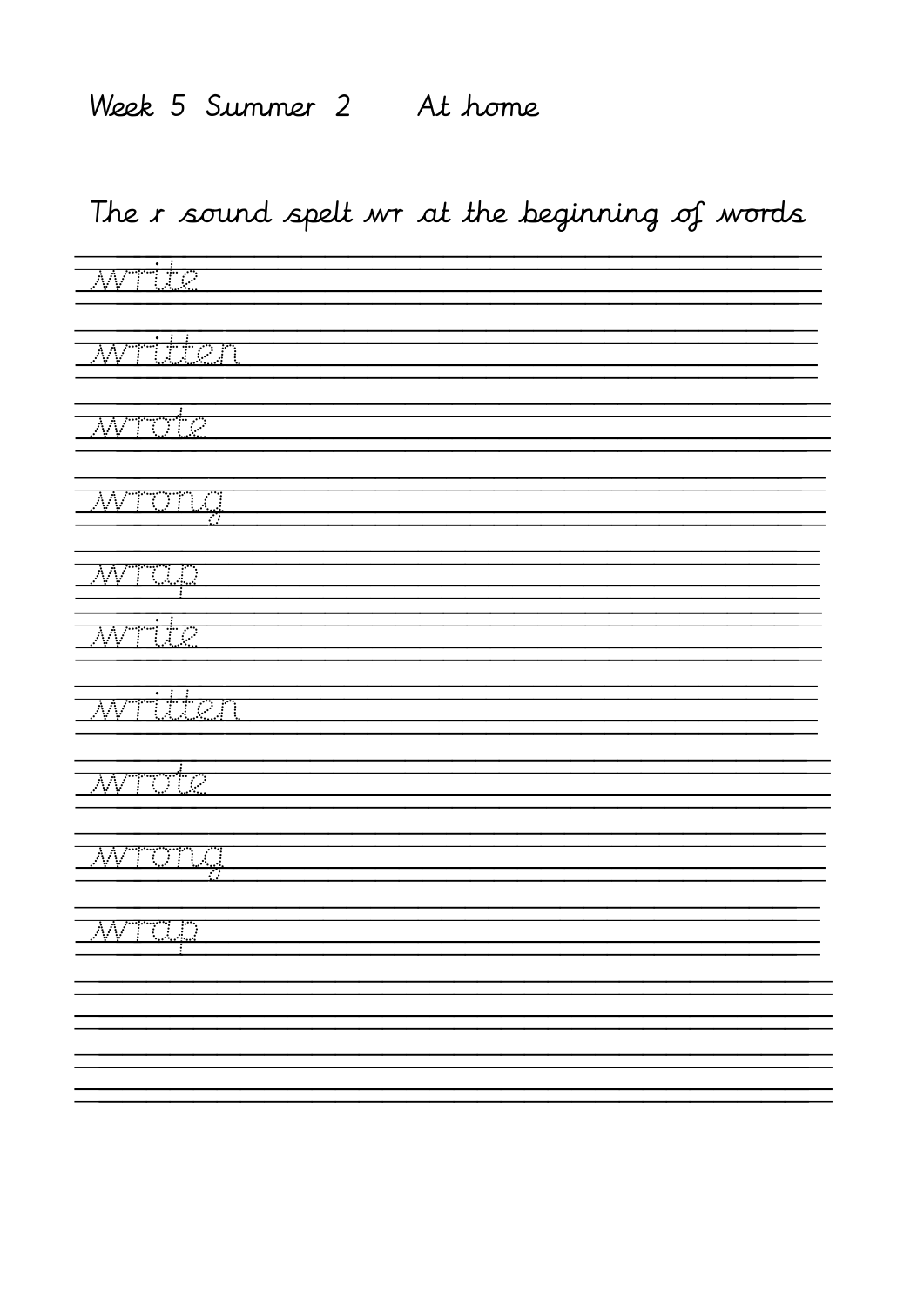#### Week 6 Summer 2 At school

#### The l or el sound spelt le at the end of words

| <del>Tabl</del> e |
|-------------------|
| <u> supple</u>    |
| <u> bottle</u>    |
| <u> Jubbe</u>     |
| <u> Triddle</u>   |
| <u> Table</u>     |
| $\sqrt{2pplc}$    |
| <u> Isotlic</u>   |
| <u> Tüttle</u>    |
| <u>middle</u>     |
|                   |
|                   |